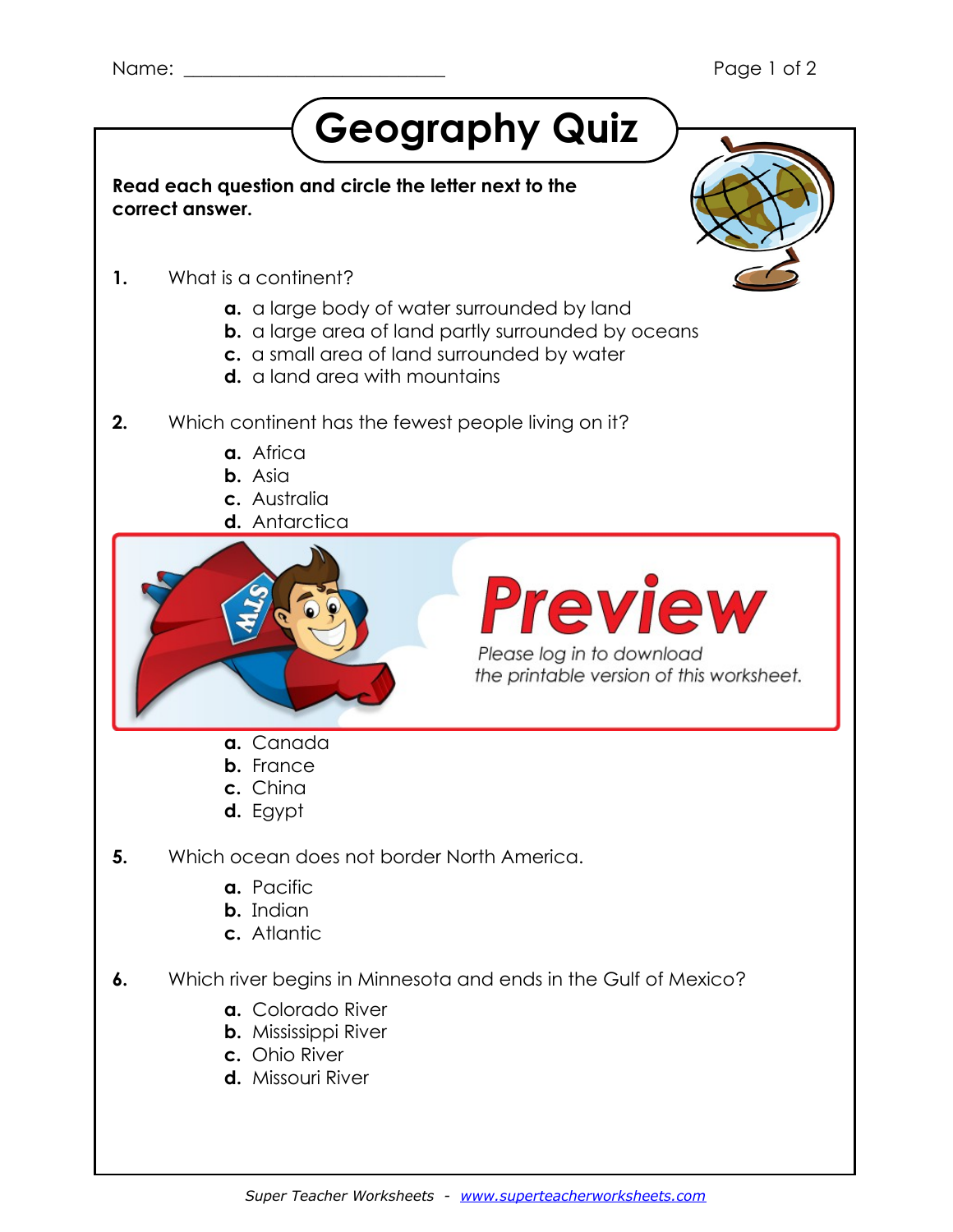### **Geography Quiz 7.** Which U.S. state touches the Gulf of Mexico? **a.** California **b.** Ohio **c.** Florida **d.** New York **8.** The five great lakes are <u>secure</u>. **a.** Superior, Meade, Erie, Huron, Columbia **b.** Superior, Erie, Huron, Michigan, Ontario **c.** Ontario, Superior, Erie, Michigan, St. Clair **d.** Mississippi, Missouri, Ohio, Colorado, Columbia **9.** If you wanted to travel from California to Japan, what body of water  $\mathcal{L}$  ,  $\mathcal{L}$  ,  $\mathcal{L}$ **a.** Mississippi River **b.** Atlantic Ocean Please log in to download **c. Pacific Ocean** the printable version of this worksheet. **d.** Gulf of Mexico **10.** Which country is shaped like a boot? **a.** Germany **b.** Greece **c.** Italy **d.** Poland

- **11.** China is part of which continent?
	- **a.** North America
	- **b.** South America
	- **c.** Europe
	- **d.** Asia
- **12.** Which country is in South America?
	- **a.** Brazil
	- **b.** Mexico
	- **c.** Spain
	- **d.** India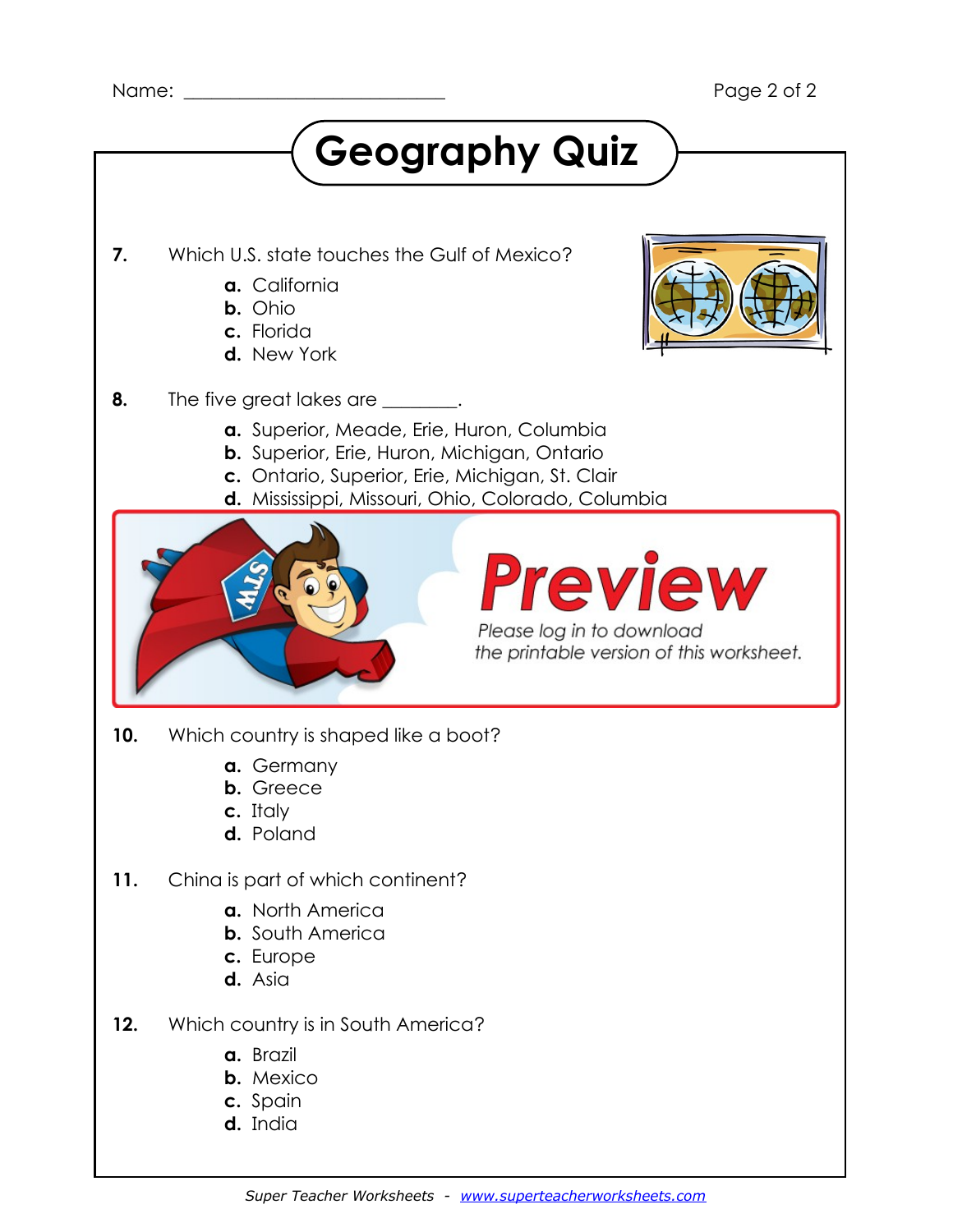## **ANSWER KEY** Page 1 of 2

## **Geography Quiz**

**Read each question and circle the letter next to the correct answer.**

- 1. What is a continent?
	- **a.** a large body of water surrounded by land
	- **b. a large area of land partly surrounded by oceans**
	- **c.** a small area of land surrounded by water
	- **d.** a land area with mountains
- 2. Which continent has the fewest people living on it?

**a.** Africa

**a.** South America

**d.** North America

4. Which country is on the continent of Europe?

5. Which ocean does not border North America.

**b.** Asia

**Preview** 

Please log in to download

**c.** Ohio River **d.** Missouri River



6. Which river begins in Minnesota and ends in the Gulf of Mexico?